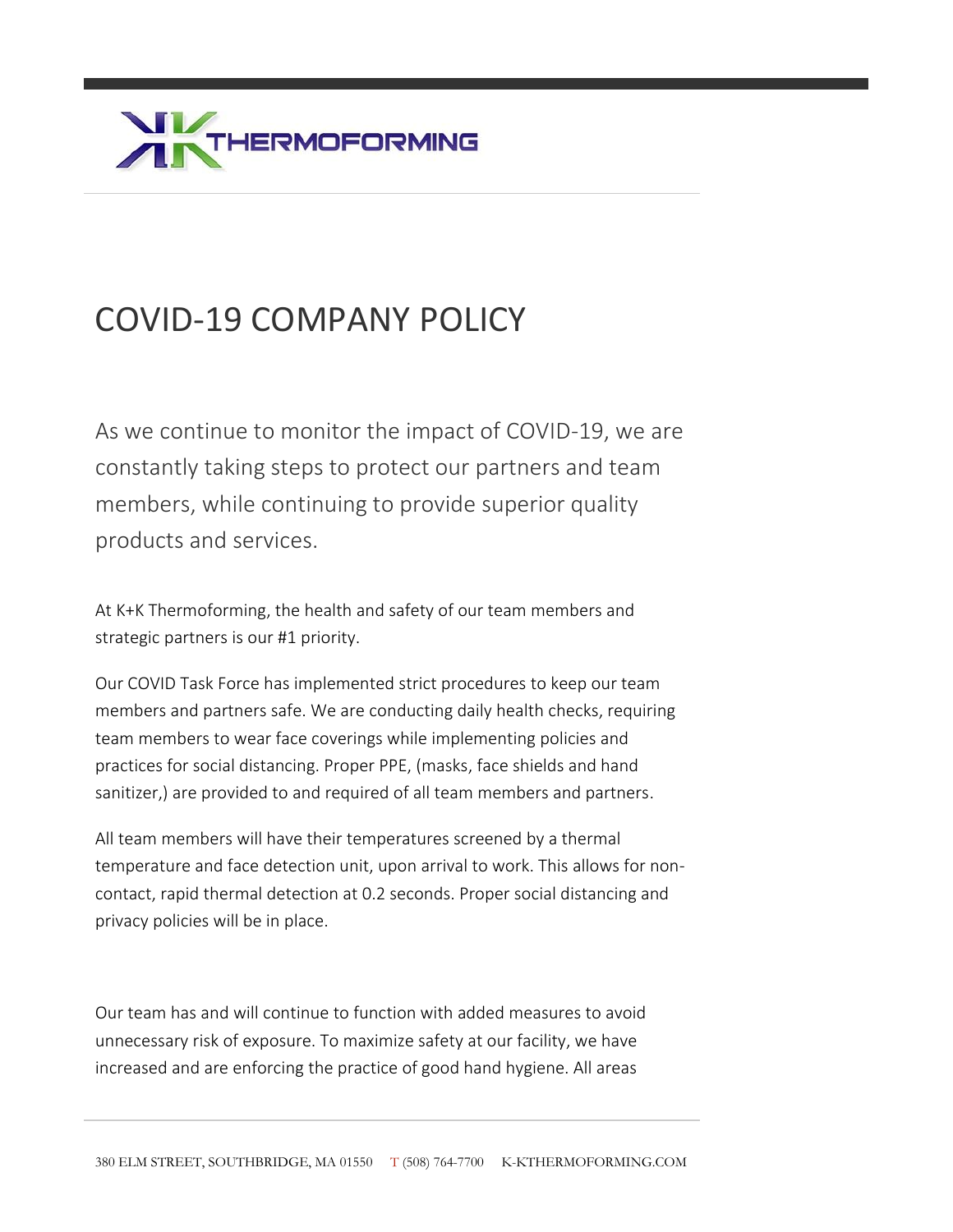regularly touched by team members / guests are being regularly sanitized to prevent the spread of the virus.

## This includes:

- -Restrooms (toilets, sinks, paper towel dispensers, etc.)
- -Door handles
- -Tables & Counters
- -Food surfaces
- -Machines
- -Anything else applicable

All team members have access to information on infection control and company policies. Symptoms of Covid-19 are listed throughout the building and team members are encouraged to stay home if they feel sick or exhibit any of the following symptoms:

- -Fever or chills
- -Cough
- -Shortness of breath or difficulty breathing
- -Fatigue
- -Muscle or body aches
- -Headache
- -New loss of taste or smell
- -Sore throat
- -Congestion or runny nose
- -Nausea or vomiting
- -Diarrhea

Any team member who becomes sick and has a temperature of 100.4 or higher will be asked to go home, or seek further care from a healthcare provider. If they need to wait for transportation, they will be required to wait in our Covid-19 isolation area until their transportation arrives. A negative covid test must be produced before the team member's return to work. If a negative test is not